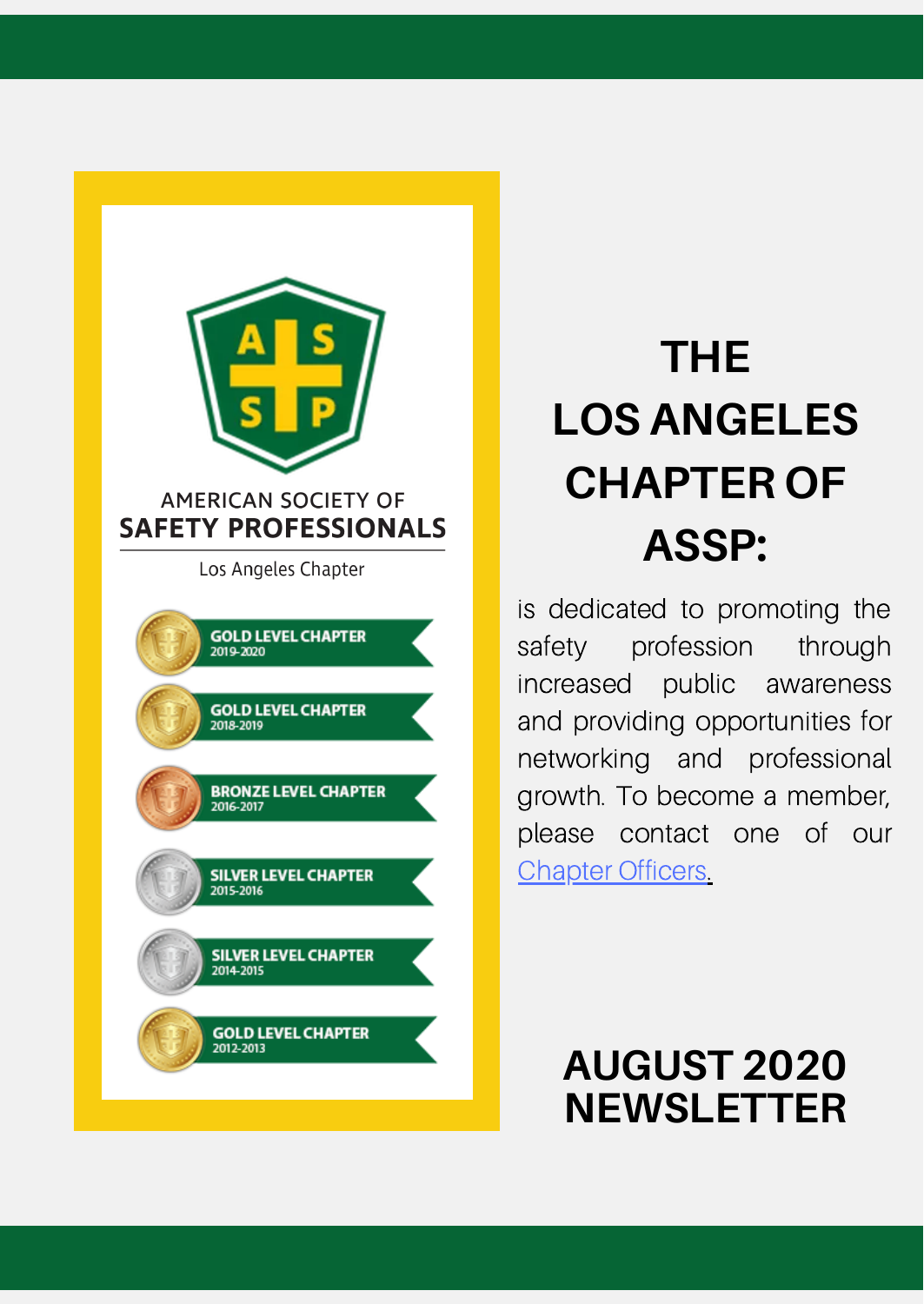# **The Society President's Message, Deb Roy:**

**Stay the [Course](https://www.assp.org/news-and-articles/2020/08/03/stay-the-course-for-public-health) for Public Health** 

Aug 03, 2020 Deborah R. Roy, M.P.H., R.N., CSP, COHN-S, CIT, FASSP, FAAOHN, 2020-2021 ASSP President

President's Message:

ASSP President Deb Roy shares how OSH professionals have a unique opportunity to significantly impact the community of workers under their care

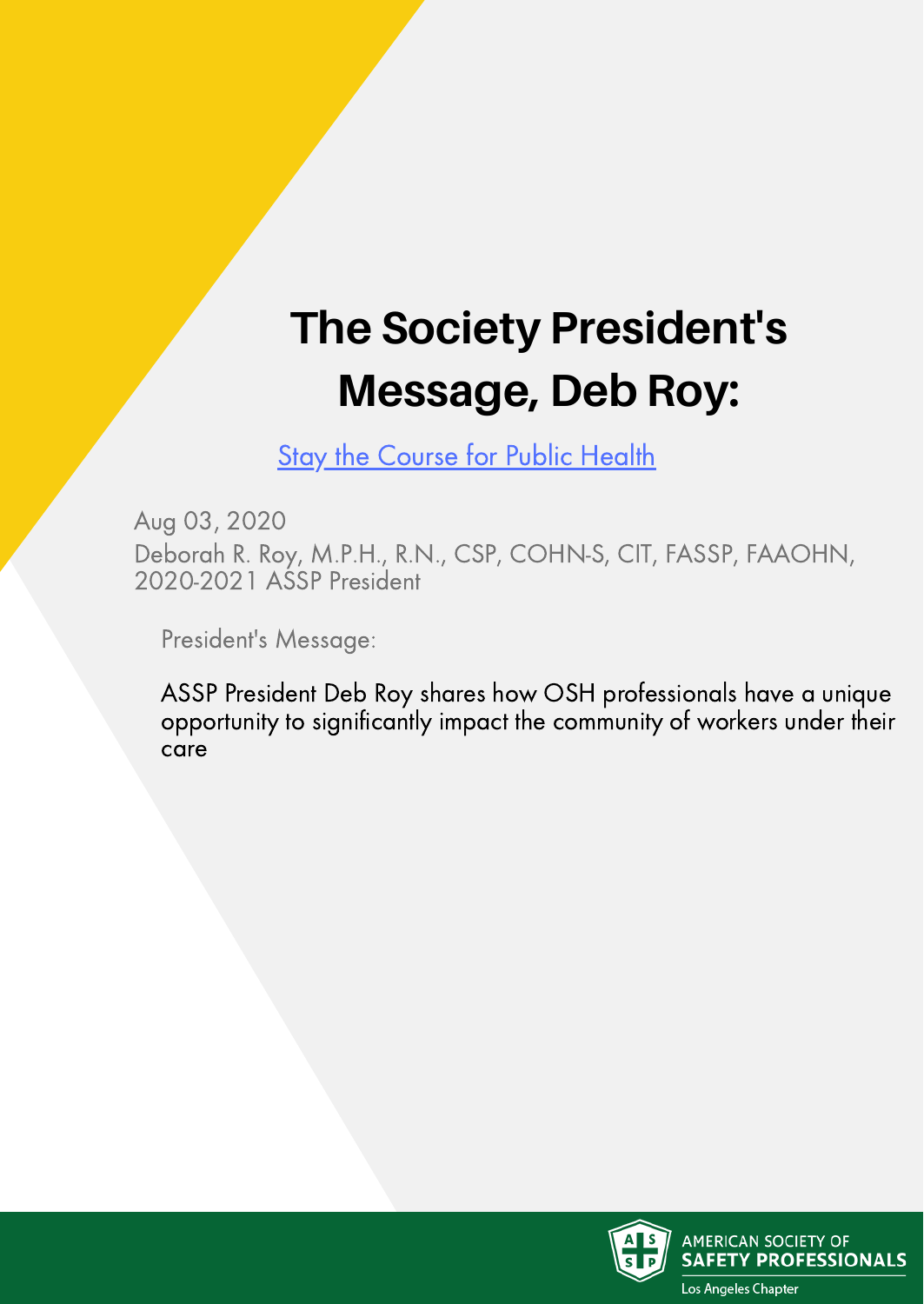# **The Chapter President's Message, Tim Melvin:**

President's Message:

Greeting, Los Angeles Chapter Members --

First and foremost, I sincerely hope this message finds you in good health. The pandemic has evolved to a point where many of know someone who has been personally afflicted with COVID-19, and many, if not all of us, are indirectly suffering through the anxiety, anguish, and disruption to our way of life. As safety and health professionals, it can be very difficult "switch off" from our mission to protect those around us – in the workplace, in the home, and in public – often resulting in mental and physical fatigue. ASSP has been providing ongoing guidance and resources to its members throughout this pandemic, [which](https://www.assp.org/resources/covid-19/latest-resources) can be found here - however, please do reach out if we can further support you in any way.

On a more positive note, I would like to extend my heartfelt gratitude to our Past President, Dolores Salman, along with the rest of the 2019/20 Executive Committee, for bringing a renewed vision to our Chapter and ensuring its continuous improvement and delivery of membership value. As we look forward, we want to hear from you, our members, as to the direction you would like to see us going. If you have not already done [so, please complete our](https://asspla.survey.fm/membership-outreach-jul-2020) *Chapter* membership survey to provide your feedback, allowing us to continue learning, advancing, and improving our Chapter.

In my brief time with the Chapter, beginning as a volunteer in 2018, we have undergone significant transformation within our leadership team – in fact, 14 board members serving alongside me this year have joined within that time! The new board brings unique perspective, fresh ideas, heaps of energy, and many years of experience. As we pivot to a primarily "virtual" year, we will do our utmost to ensure we deliver an exciting and informational events Program, incorporating "digital networking" opportunities wherever possible. To keep abreast of these events, please keep an eye on our [Chapter](https://la.assp.org/) website and follow us on [LinkedIn](https://www.linkedin.com/company/18762192/admin/), [Twitter,](https://twitter.com/assp_la?lang=en) and [Facebook.](https://www.facebook.com/ASSPLosAngeles)

Thank you for the opportunity to lead this remarkable Chapter, thank you for all you do to protect people, and I hope to "see" as many of you as possible throughout the year ahead.



**AMERICAN SOCIETY OF SAFETY PROFESSIONALS**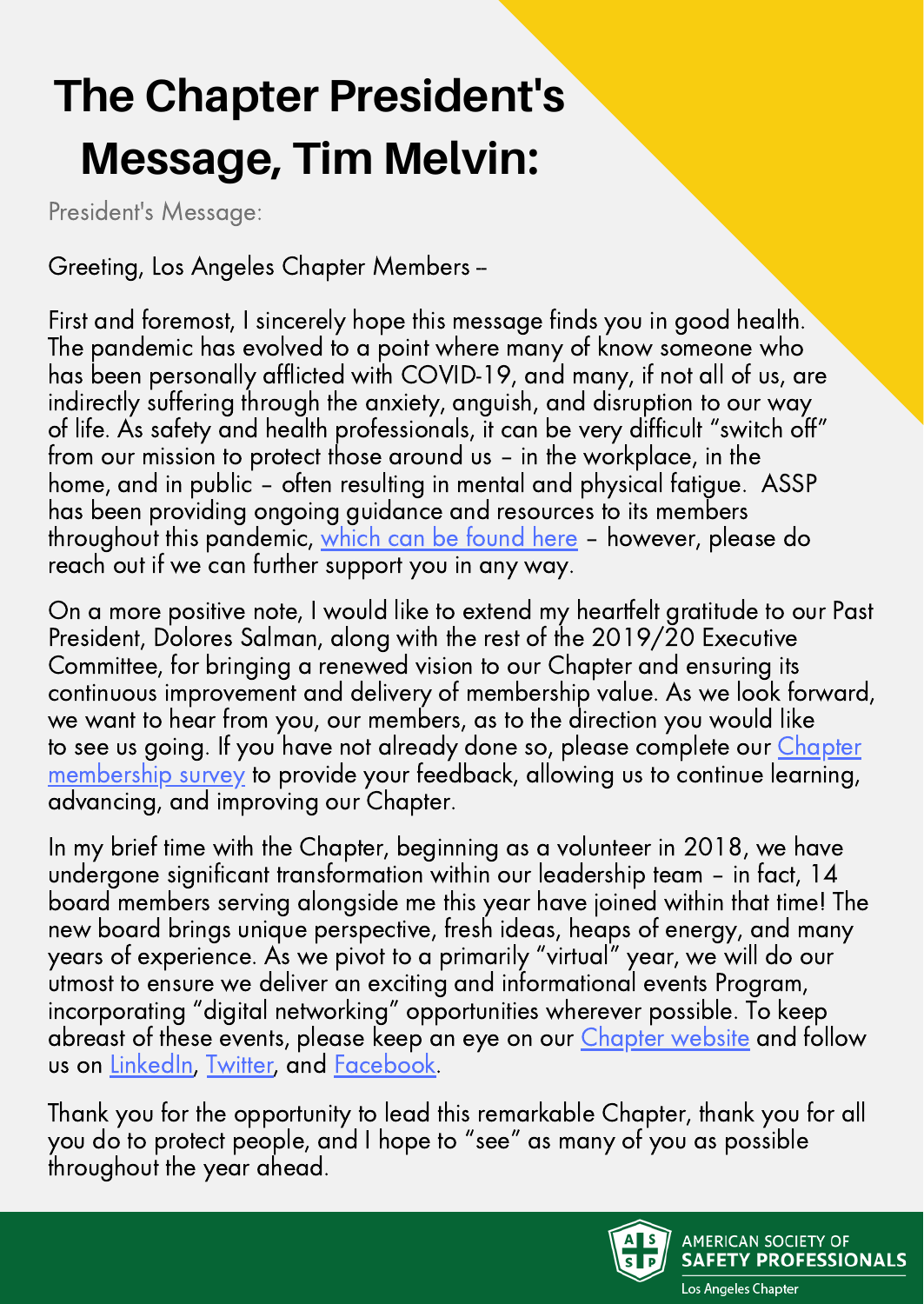# **Greetings to New Members:**

We want to take a moment to recognize all our new members -especially during such trying and uncertain times. As a professional membership body, we pledge to connect and create a strong community for peers within this pressing industry. For those who have just joined: welcome, and for those who have extended leadership and service: thank you. For those interested, check out our process below. ASSP chapter communities provide accessible, face-to-face and virtual opportunities for ASSP members to become better safety professionals.

### **Become A New Member:**

General Membership is under \$200 per year!

Students can join for only \$15/year and receive a free year membership upon your graduation!

As an ASSP member, you will elevate your career; gain knowledge, tools, and resources to prevent worker injuries, illnesses and fatalities; help improve your company's performance; and become part of a vibrant community of over 37,000 safety professionals working together for a safer, stronger future.

Complete the Membership application at: <https://www.assp.org/membership/apply-to-join>

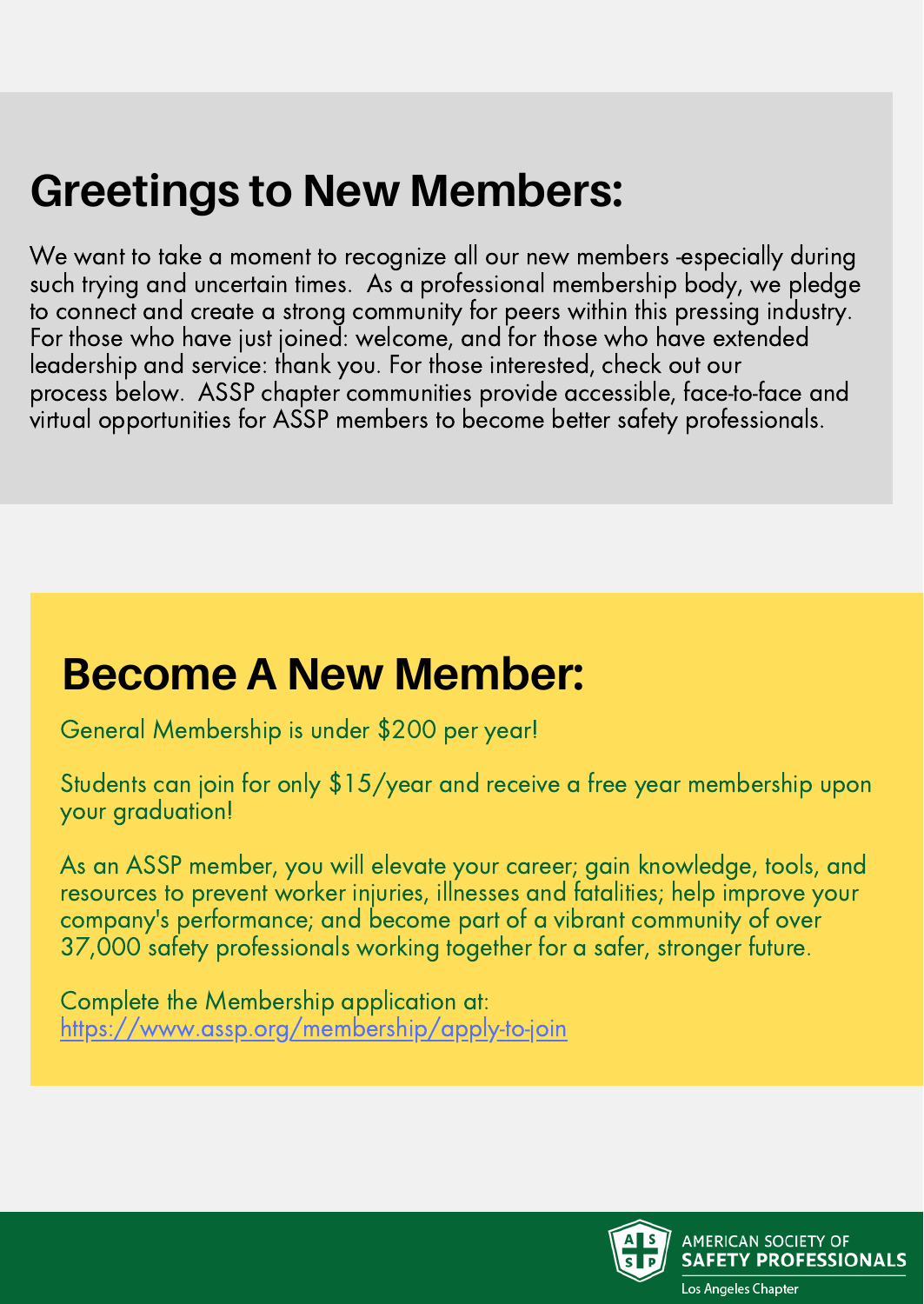# **Members of Long Service:**

- Jay W. Preston
- Gloria A. Teper
- Ronald Y. Shintaku
- Steven M. Lemaster
- Fay F. Feeney
- Donald L. Kramer

## **THANK YOU!**

# **We want to hear from you!**

In an effort to continue to provide membership value, the ASSP Los Angeles Chapter would like to learn more about the needs and interests of our members. Please take our 10-minute, 12-question survey, and provide any further comments on how we can continue to improve. Using the feedback from this membership survey, we aim to deliver an exciting and informational events Program of webinars, meetings, and technical talks. We also plan to better understand the demographics of our Chapter, how best to engage with our members, and how we can offer career and networking opportunities.

To participate in the survey, please follow this link: <https://asspla.survey.fm/membership-outreach-jul-2020>

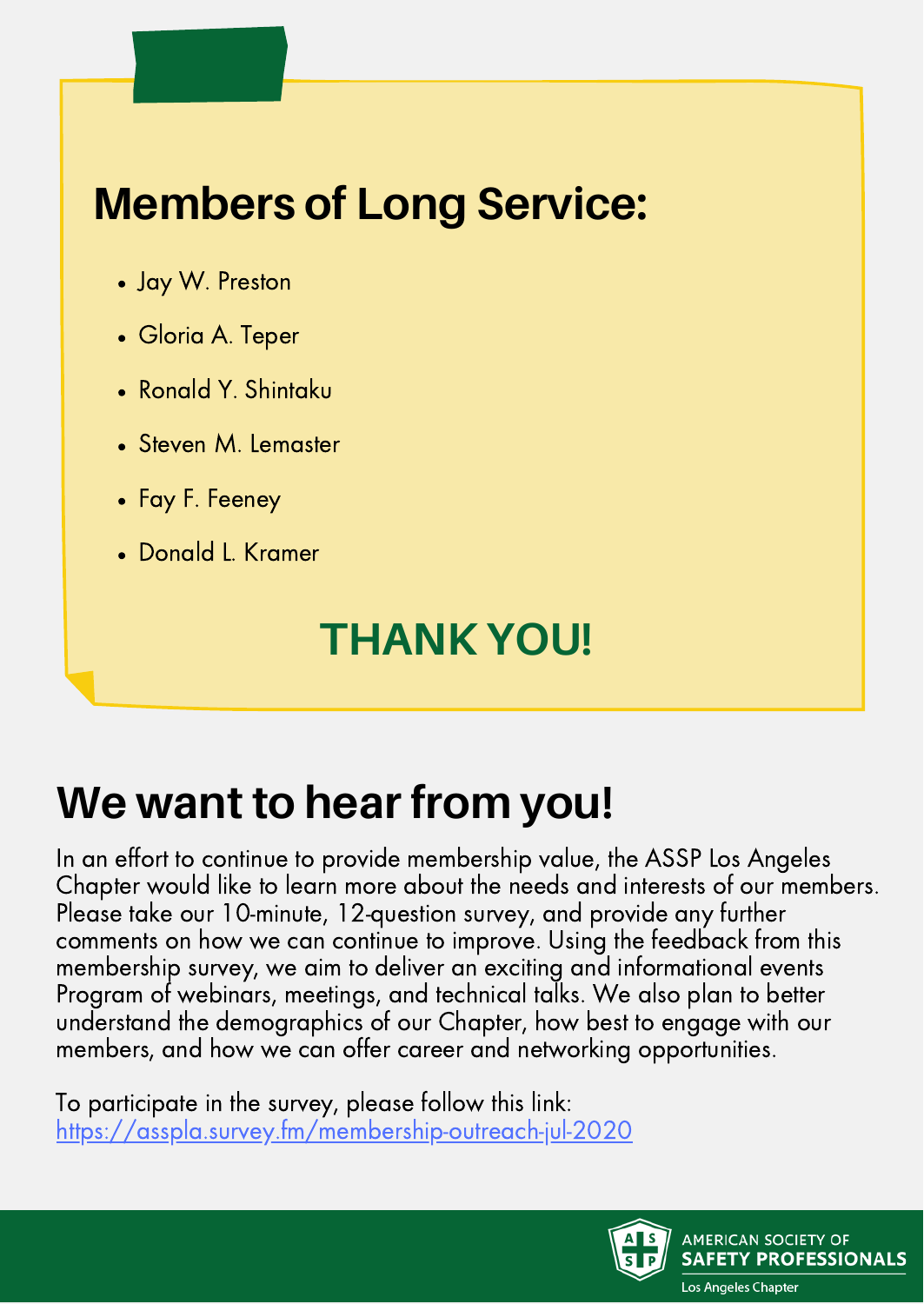## **Programs & Events**

**Title/Topic: National Safety Stand-Down to Prevent Falls in Construction-Leading Edge in Fall Protection**

- **Sponsor:** ASSP LA Chapter Programs Chair
	- **Type:** Technical
	- **Date:** Friday, September 18, 2020 | 12:00 PM 1:00 PM PST
- **Speaker:** Tim Metzger, Trainer for 3M Fall Protection

### **Title/Topic: Opening Communication and Mentorship through Generational Differences**

- **Sponsor:** ASSP LA Chapter Mentorship Program
	- **Type:** Professional/Career Development
	- **Date:** Tueday, September 29, 2020 | 8:30 AM 9:30 AM PST
- **Speaker:** Wyatt Bradbury, CSP, ASP, CHST, CIT

### **Title/Topic: 7 Insights into Safety Leadership**

- **Sponsor:** ASSP LA Chapter Programs Chair
	- **Type:** Leadership/Safety Culture
	- **Date:** Tuesday, November 17, 2020 | 12:00 PM 1:00 PM PST
- **Speaker:** David Libby, Partner, Krause Bell Group

### **...and so much more to come!**

**Link to Events Page: <https://la.assp.org/event/>**





AMERICAN SOCIETY OF

Los Angeles Chapter

**SAFETY PROFESSIONALS** 



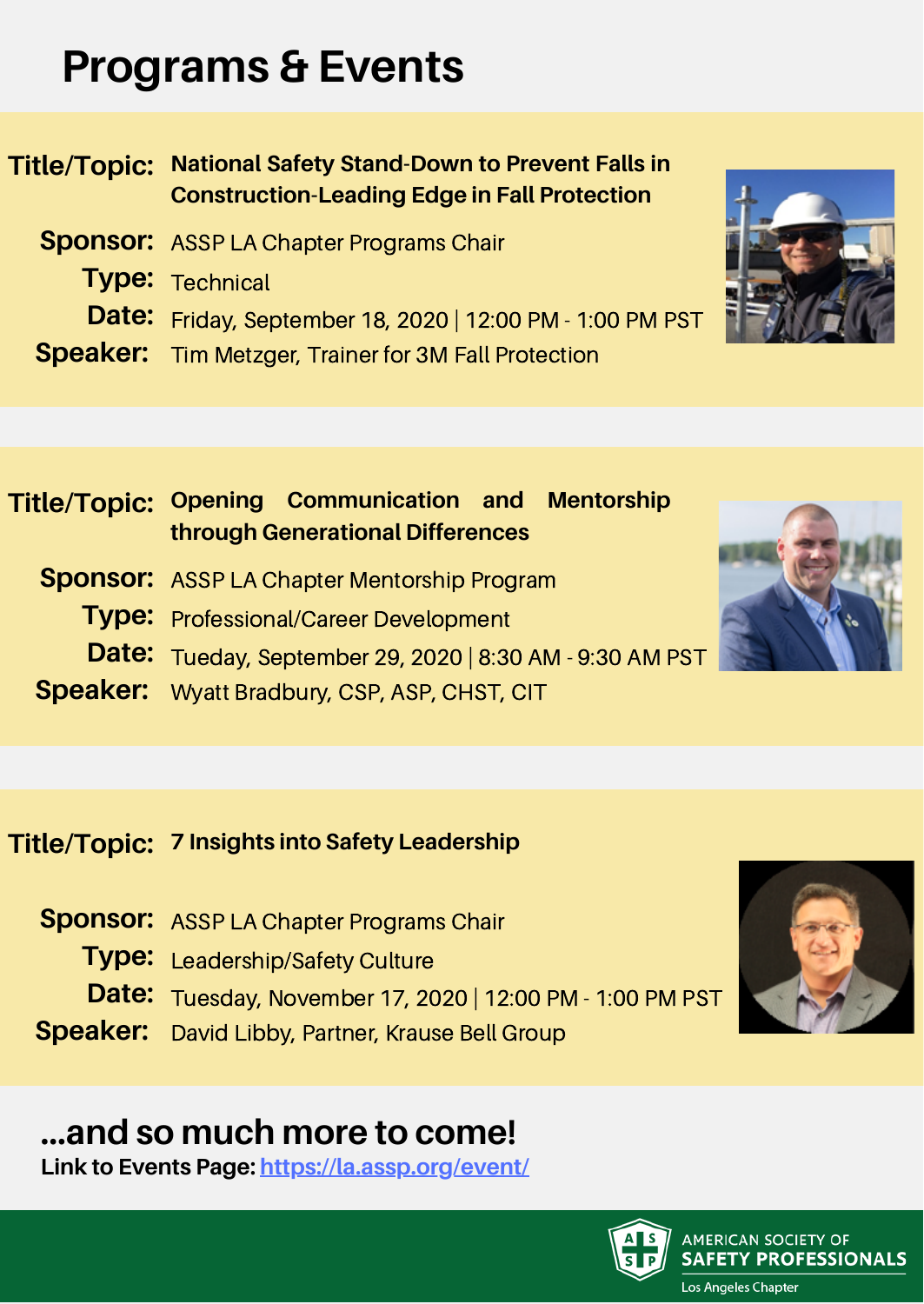### **JOBS**

# **JOB #1: Manager, Safety**

Location : Chatsworth or Van Nuys

#### Position Overview:

The ideal Safety Manager candidate will have a proven track record of success in developing, managing, and leading environmental, health, and safety programs. The right candidate will demonstrate success in the development and through leading of various training programs to address EHS risk. The oversight of audit systems to improve EHS programs will be the current responsibility of the ideal candidate. He/she will have experience in leading accident investigations, safety meetings, and will bring comprehensive experience implementing environmental compliance programs, including waste management, water, and air. The right candidate will bring current leadership experience with excellent communication, organizational, and multi-tasking skills to manage the market area and a Safety team. The position will be responsible for managing Workers Comp, Auto Liability, and Defensive Driving.

#### More on Spectrum:

The Spectrum brands (including Spectrum Networks, Spectrum Enterprise and Spectrum Reach) are powered and innovated by Charter Communications. Charter Communications reaffirms its commitment to providing equal opportunities for employment and advancement to qualified employees and applicants. Individuals will be considered for positions for which they meet the minimum qualifications and are able to perform without regard to race, color, gender, age, religion, disability, national origin, veteran status, sexual orientation, gender identity, or any other basis protected by federal, state or local laws.

To apply, please follow the link: <https://bit.ly/SftyMgrVNCHT>

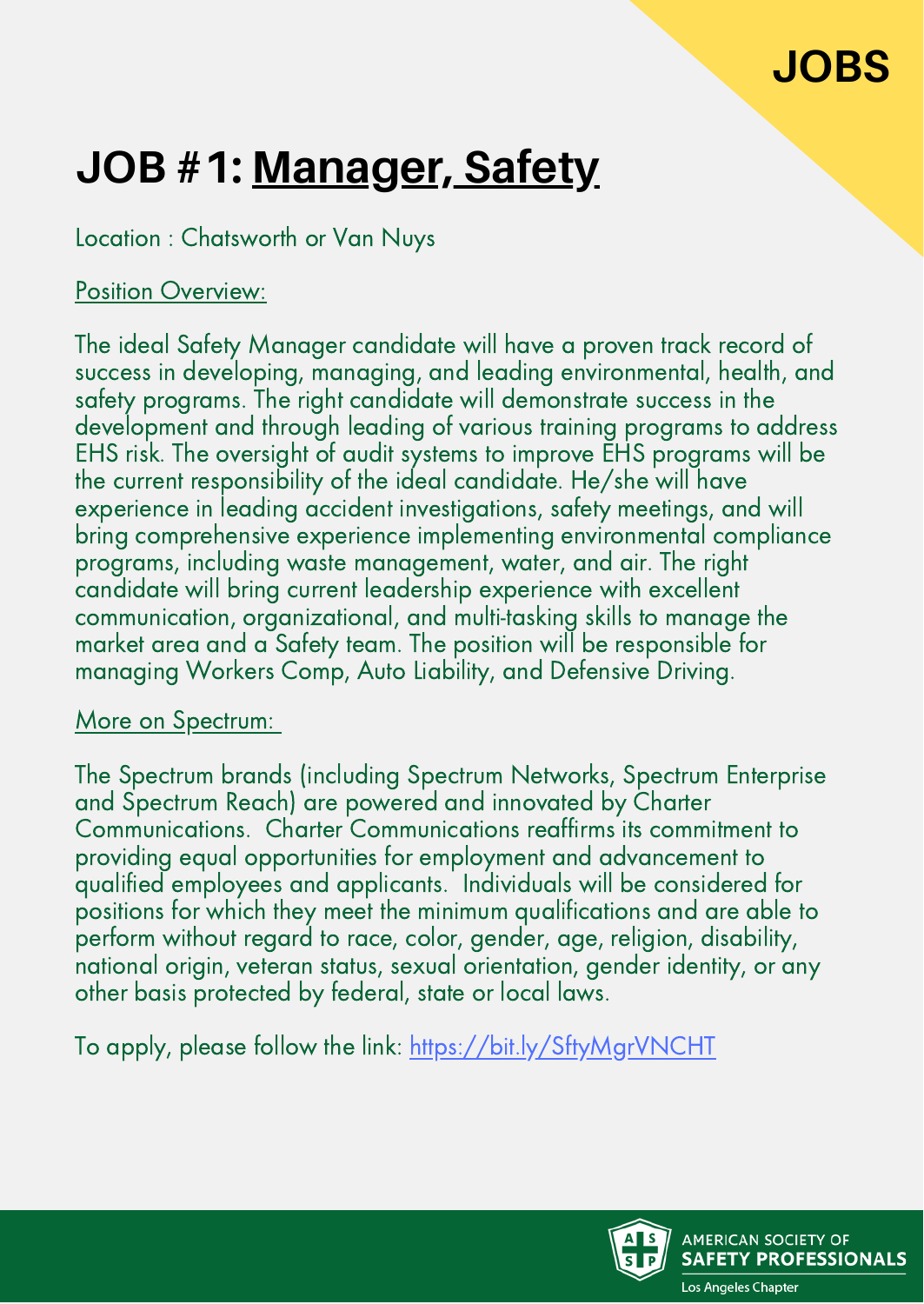### **JOBS**

# **JOB #2: Safety Specialist**

Location : Anaheim

#### Position Overview:

The ideal candidate will have had success in implementing company environmental, health, and safety programs and procedures at multi-sites to minimize and eliminate risk associated with work practices. This position requires the ability to make an impact and be inspired to perform well by the ability to contribute to the success of a project and the organization. The Safety Specialist works closely with local Field Operations, Retail, ISP, and Sales department to ensure that all employees are working within safety policies, procedures, and Federal and local regulations. (i.e. OSHA, CalOSHA, EPA, DTSC, CUPA, DOT, NFPA, ANSI, etc). The position will be responsible for accident data compilation, abatement, record keeping, safety communication, and awareness, and field system(s) audits. The ideal candidate will have a BS degree in EHS, or similar area of study preferred.

#### More on Spectrum:

The Spectrum brands (including Spectrum Networks, Spectrum Enterprise and Spectrum Reach) are powered and innovated by Charter Communications. Charter Communications reaffirms its commitment to providing equal opportunities for employment and advancement to qualified employees and applicants. Individuals will be considered for positions for which they meet the minimum qualifications and are able to perform without regard to race, color, gender, age, religion, disability, national origin, veteran status, sexual orientation, gender identity, or any other basis protected by federal, state or local laws.

To apply, please follow the link: <https://bit.ly/SafetySpecialistAnaheim>

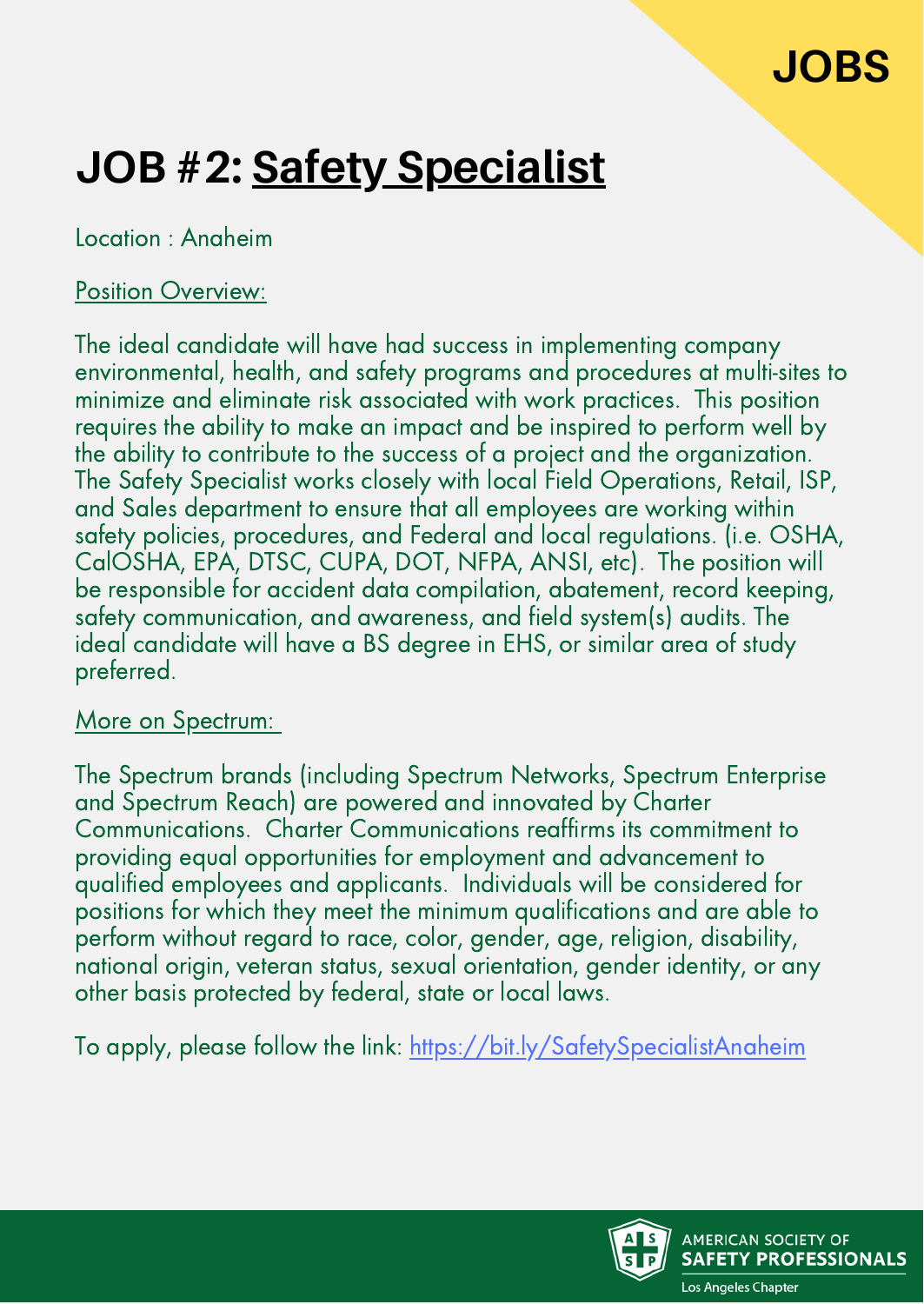# **JOB #3: Senior Risk Control JOBS Manager**

#### Sedgwick is a premier provider of insurance, risk management, alternative risk, pool administration and claims management solutions to clients across hundreds of industries. We firmly believe that our colleagues drive the success of the company. With success in mind as the ultimate goal, we strive to create and provide an environment that offers challenging, stimulating and financially rewarding opportunities.

#### Job Description:

If you have 5-10 years of experience as a risk control consultant specializing in Cal/OSHA compliance and training and would like to join one of the premier teams in the industry, we are looking for someone with your level of expertise. Come be part of Sedgwick Risk Control Services, an exclusive group of 16 safety professionals who are passionate and successful about what they do.

#### Responsibilities:

- Conduct on-site physical hazard inspections
- Conduct client on-site safety training in areas such as injury and illness prevention, hazard communication, heat illness prevention, driver safety, etc.
- Perform on-site ergonomic assessment evaluations
- Provide direction and assistance to clients with customizing various safety programs to ensure they are feasible, effectively implemented, and in compliance with regulatory requirements
- Write effective and concise communications to apprise clients of new or timely safety information
- Travel within California up to 60% of the time with some travel requiring overnight stays

#### Desired Skills

The desired candidate should have strong technical and consultative skills with experience working with public schools or public entities. Exceptional writing skills, communication skills, and dedication to customer service are essential, since this position will interact frequently with clients, brokers, or boards of director staff. Professional certifications are desired such as Certified Safety Professional (CSP), Associate Safety Professional (ASP), Associate in Risk Management (ARM), or Certified Ergonomic Assessment Specialist (CEAS).

If you are a risk control professional at a joint powers authority or insurance company or have a background as a safety officer/director within an organization or public agency, we would welcome the opportunity to speak with you. This position requires solid presentation skills, possessing the confidence to deliver training sessions to large groups of people. This is a remote based position based in Southern California. Up to 60% travel within California is required, and some travel requires overnight stays.

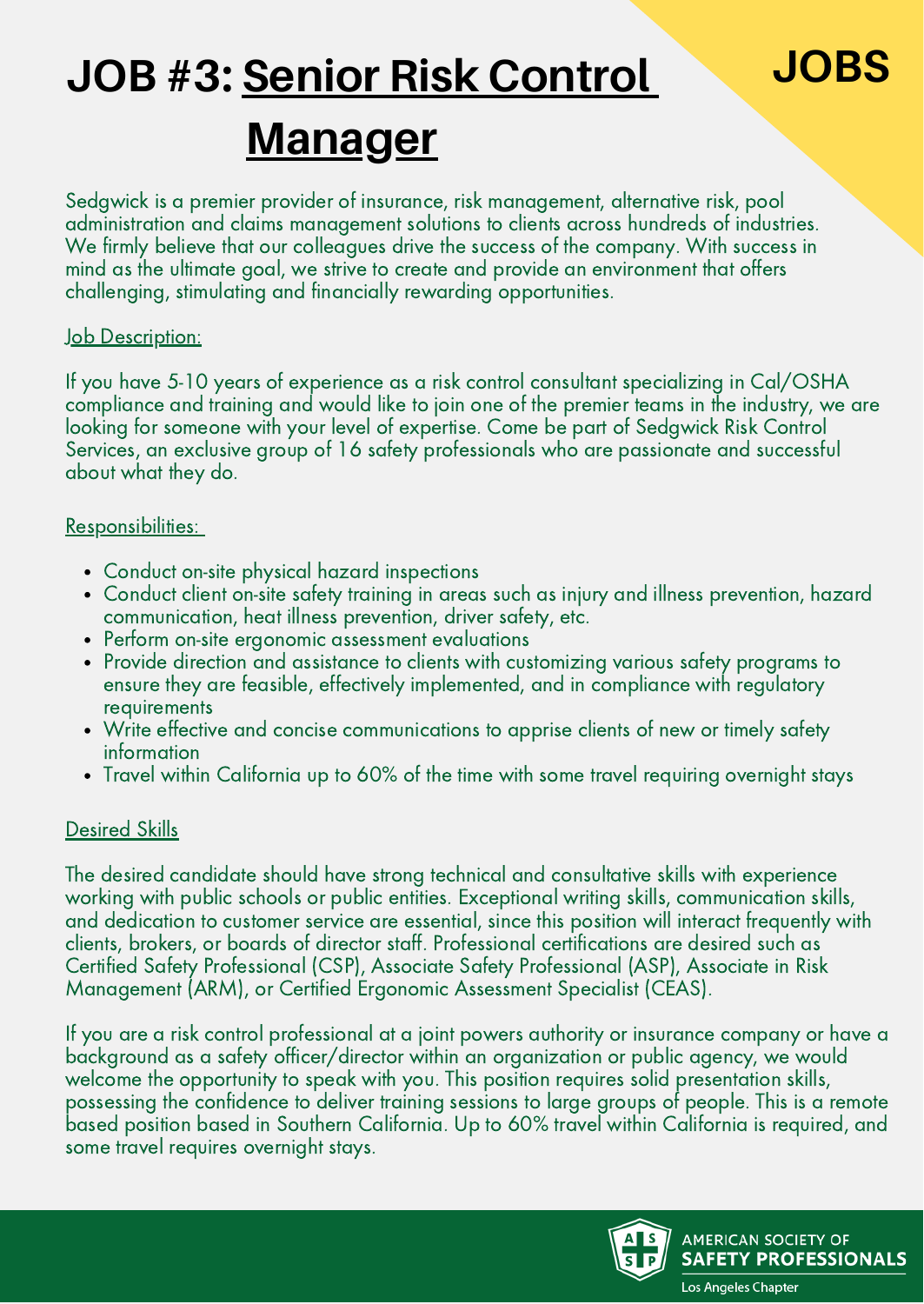# **Chapter News:**

We are so excited to introduce to you our ASSP Los Angeles [Chapter](https://www.linkedin.com/feed/update/urn:li:activity:6697553337287622656/) Board for 2020 2021! We have some great [events](https://www.linkedin.com/feed/?trk=login_reg_redirect) planned for the coming months, follow us to make sure you stay informed!

We also want to meet the other ASSP Boards virtual! Officially challenging you to create your own #MeetTheBoard video!

<https://www.linkedin.com/feed/update/urn:li:activity:6697553337287622656/>

#### **Return to Work Considerations During COVID-19 Pandemic -- July Webinar Presented by 3M**

Thank you for attending the July webinar.

- 3M Presentation PDF Back to Work Safely Webinar [Respirators](https://la.assp.org/wp-content/uploads/sites/171/2020/08/Back-to-Work-Safely-Webinar-Respirators-FINAL.pdf) FINAL
- 3M PELTOR Communicate from a Distance Flyer -- [preventing-skin-breakdown](https://la.assp.org/wp-content/uploads/sites/171/2020/08/3M-PELTOR-Communicate-from-a-Distance-Flyer.pdf)with-ppe
- Recording link to YouTube video of the webinar presentation: [https://youtu.be/ucDwoNmyzic](https://www.youtube.com/watch?v=ucDwoNmyzic&feature=youtu.be)

### **Webinar from the Bakersfield Chapter's Hispanic Safety Professional Group:**

Join the Fight! The American Society of Safety [Professionals](https://www.linkedin.com/company/american-society-of-safety-professionals/) (ASSP) will be hosting a webinar produced by the Hispanic Safety Professionals (CIG) Bakersfield Chapter [\(https://bit.ly/ASSPHSP\)](https://www.assp.org/membership/communities/common-interest-groups/hispanic-safety-professionals)

Really informative news from bilingual and bicultural #safety and health professionals, "The Fight Against #COVID19: Understanding and Addressing Cultural Challenges Among Hispanic Populations."

This will cover topics from illness prevention to how cultural beliefs and faith can help people combat and cope with the virus. Carmen Julia [Castellon,](https://www.linkedin.com/in/cjcastellon/) ASP Jose A. Perez, CSHM, SMS, OHST, CIT, CHST

<https://register.gotowebinar.com/register/4591722594036557328>

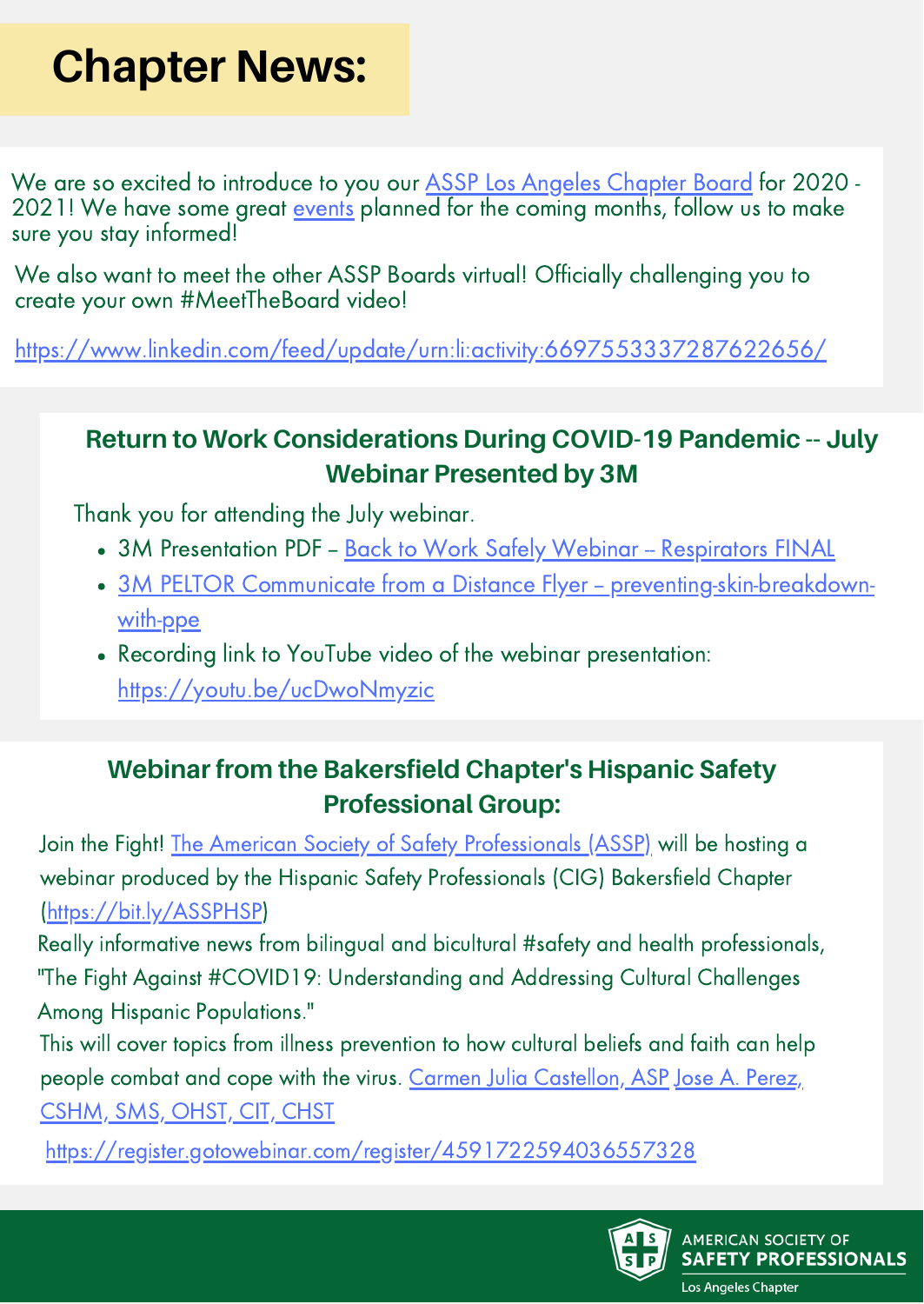# **Society News:**

#### **ASSP [Launches](https://www.assp.org/society-update-news/2020/08/01/assp-launches-diversity-equity-inclusion-task-force) Diversity, Equity & Inclusion Task Force**

Aug 01, 2020

ASSP is establishing a board-level task force to help clearly define our goals for diversity, equity and inclusion.

[Nominations](https://www.assp.org/society-update-news/2020/08/01/nominations-now-open-for-2021-assp-leadership-positions) Now Open for 2021 ASSP Leadership Positions

Aug 01, 2020

ASSP is now accepting nominations for various leadership positions in the 2021 Society elections.

#### ASSP's COVID-19 [Resources](https://www.assp.org/society-update-news/2020/08/01/assp-s-covid-19-resources-help-workers-return-to-jobsites) Help Workers Return to Jobsites Aug 01, 2020

ASSP's COVID-19 resource web page helps workers return to the workplace

### [Members](https://www.assp.org/society-update-news/2020/08/01/members-honored-by-csu) Honored by CSU

Aug 01, 2020

Columbia Southern University (CSU) has honored Eric Summons, CSP, ASP, CHST, SMS,

CIT, STSC, as its 2020 Outstanding Safety Professional of the Year award. Member Bill

Toms was also recognized as runner-up.

### How Are You [Participating](https://www.assp.org/society-update-news/2020/08/01/how-are-you-participating-in-safe-sound-week) in Safe + Sound Week?

Aug 01, 2020

The Safe + Sound Week Campaign is a nationwide event to raise awareness of the value of safety and health programs, and improve understanding about the core elements of those programs.

#### Culbertson Award Recognizes [Outstanding](https://www.assp.org/society-update-news/2020/07/01/culbertson-award-recognizes-outstanding-service-to-assp) Service to ASSP Jul 01, 2020

The Charles V. Culbertson Outstanding Volunteer Service Award recognizes ASSP board members, committee members or practice specialty officers who have provided outstanding volunteer service to the Society in the past year.

#### Advance Your Safety Career with ASSP's [Certificate](https://www.assp.org/society-update-news/2020/07/01/advance-your-safety-career-with-assp-s-certificate-program) Program Jun 01, 2020

ASSP's certificate program helps safety practitioners achieve greater success. Members and nonmembers alike can pursue three certificates to advance their OSH careers.

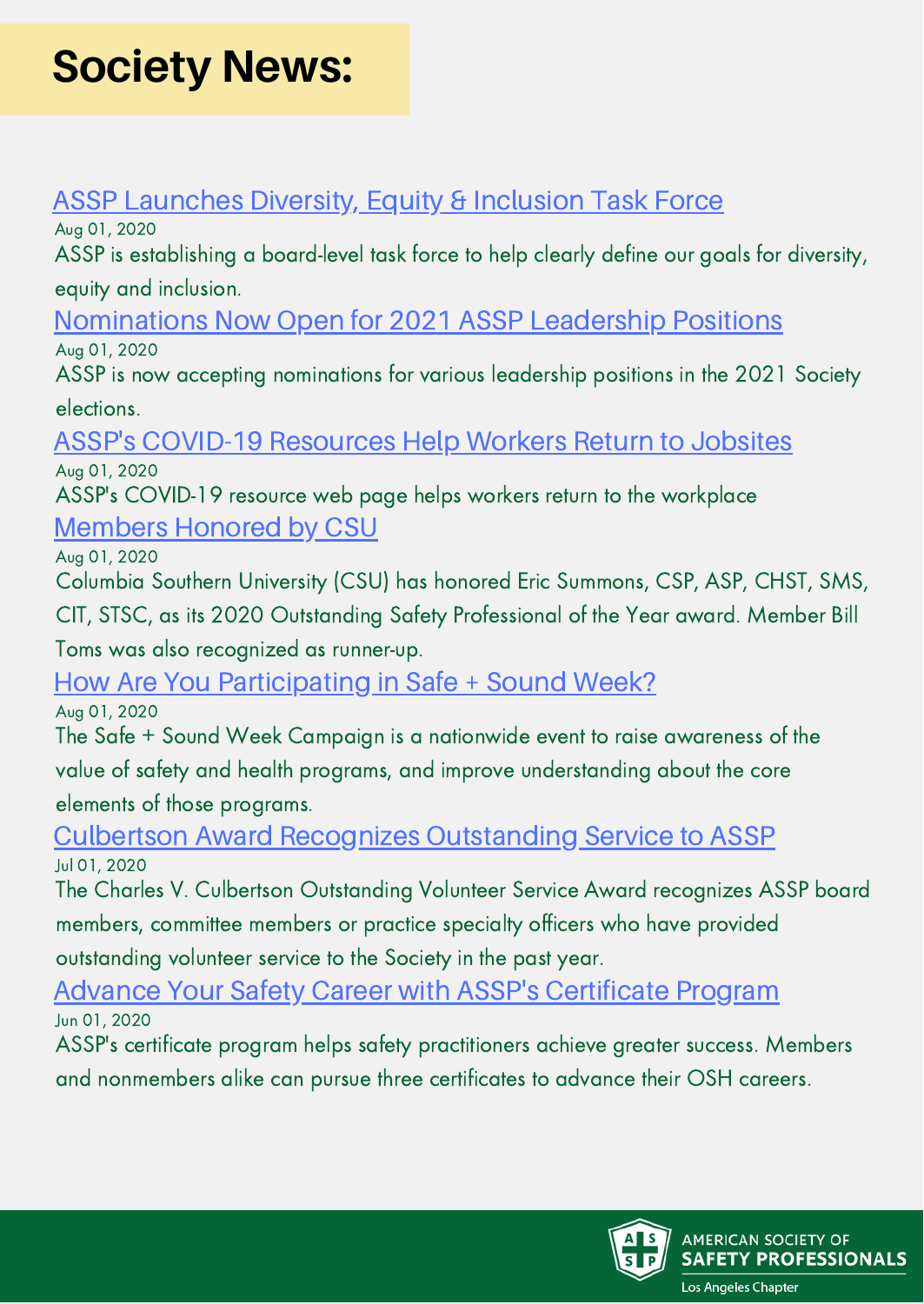# **Society News:**

#### ASSP [Recognizes](https://www.assp.org/society-update-news/2020/06/01/assp-recognizes-authors-of-top-three-psj-articles-from-2019) Authors of Top Three PSJ Articles From 2019 Jun 01, 2020

Each year, ASSP's Editorial Review Board recognizes the three best member-authored articles published in Professional Safety.

ASSP Members & [Communities](https://www.assp.org/society-update-news/2020/06/01/assp-members-communities-support-covid-19-efforts) Support COVID-19 Efforts Jun 01, 2020

As COVID-19 continues to affect everyone, ASSP members and communities are pulling together to help.

# **Survey Results:**

### **Survey Says....**

With preliminary results out we can deduce that our members prefer:

- Events in DTLA, SFC, San Gabriel, and South LA
- Timing is most convenient during dinner on the weeknights and breakfast on the weekends
- Educational & Technical Chapter meetings will be the most highly attended
- Email is the preferred way our members would like to stay in touch for chapter events and news

Give your input at: <https://asspla.survey.fm/membership-outreach-jul-2020>

### **About the Safety Industry Salary Survey:**

Published every two to three years – in collaboration with **Board of Certified** Safety Professionals - the industry salary survey assesses the compensation trends of approximately 10,000 occupational safety and health (OSH) professionals. You can use this information to maximize your earning potential by:

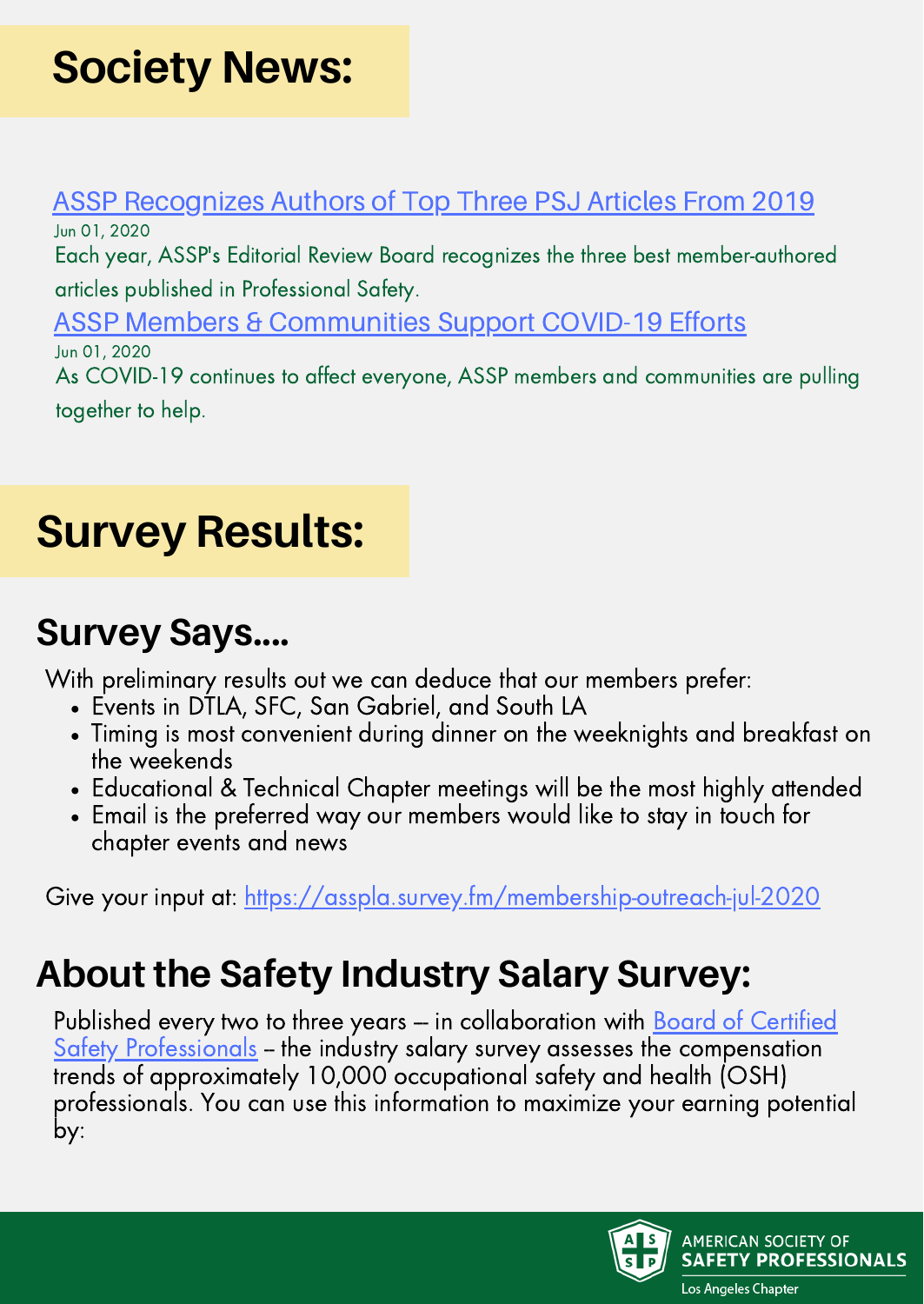- Correlating salary with experience, education and credentials so you can calculate your potential salary and gain insight on how to earn a higher salary
- Offering you a tool to share with your company leaders to prove your value, as well as highlight the importance of the safety profession and its role within any organization.

Read our press [release](https://www.assp.org/news-and-articles/2018/05/24/salary-survey-pinpoints-value-of-certifications-for-safety-and-health-professionals) **[Download](https://www.assp.org/docs/default-source/default-document-library/bcsp-asse_2018_salary_findings.pdf?sfvrsn=6598fd47_2) the 2018 salary survey** 

### **How Safety Professionals Can Earn Higher Pay**

The salary survey consistently shows that occupational safety and health (OSH) professionals have higher earning potential not only if they have obtained a bachelor's degree or higher, but also have obtained one or more of the following certifications from other highly regarded OSH organizations:

- CSP or other BCSP certifications
- $\bullet$  [CIH](http://www.abih.org/about-abih/cih-caih)
- CHMM or other IHMM certifications

While ASSP does not certify safety professionals with the above credentials, we offer top-quality certification [preparation](https://www.assp.org/education/certification-preparation) courses to help you pass the exams. Plus, you can use our numerous [continuing](https://www.assp.org/education) education offerings to earn the credits you need to maintain your certifications.

[Prepare](https://www.assp.org/education/certification-preparation) for your exam

### **Interactive Salary Calculator**

Populate the interactive salary calculator with your own personal data, like any OSH certifications you've obtained, your education level, years of experience, geographical location, employer size and more, to calculate your potential salary based on broader survey data.

[Calculate](https://www.bcsp.org/resources/salary-survey) your potential earnings

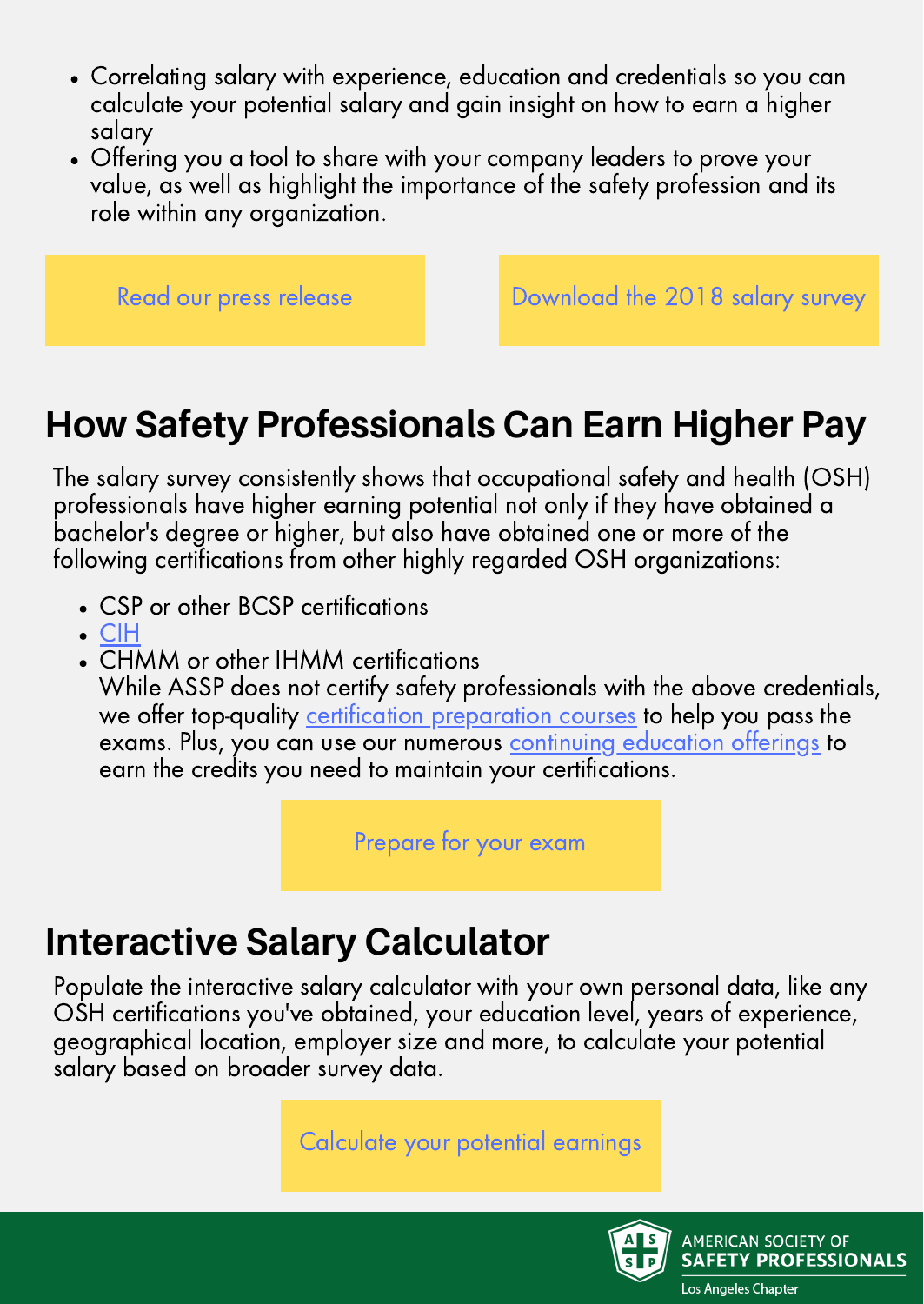# **Updates & Government Affairs**

With fires burning around California, we want to remind you to check the CalOSHA standard for "Protection from wildfire smoke" ( Cal/OSHA Title 8 CCR 5141 covers protection from wildfire smokes. [https://www.dir.ca.gov/title8/5141\\_1.html.](https://www.dir.ca.gov/title8/5141_1.html)

Here is the link to FAQ on N95 and wildfire smokes: [https://www.dir.ca.gov/dosh/dosh\\_publications/N95-mask-questions.pdf](https://www.dir.ca.gov/dosh/dosh_publications/N95-mask-questions.pdf)

Full article: <https://la.assp.org/encounters-news/wildfire-smoke-respiratory-protection/>

## **CalJTS:**

The Southern California Joint Technical Symposium was formed way back in the olden days of the 1980s when two Sections (Orange County and Southern California) of the American Industrial Hygiene Association (AIHA) held a joint meeting. These two small groups included a powerhouse of eminent environmental health and hygiene professionals who were willing to share their expertise with colleagues by providing short technical presentations.

In 2005, the Orange County Chapter of the American Society of Safety Professionals (ASSP) joined the AIHA sections, and brought a new class of professional to the JTS: The Safety Pro.

The event was held in Long Beach area until 2017, when the JTS outgrew local venues and moved to the Carson Community Center about 5 miles north.The JTS has grown organically and impressively to the Premier EHS Symposium of Southern California. Now two ASSP chapters (Long Beach and Orange County) as well as the founding AIHA sections continue to sponsor the JTS each year. With a diverse membership of over 1000 members, each year the sponsoring organizations of the JTS are proud to attract over 300 prominent practitioners and dozens of sponsoring companies and exhibitors representing the best in current technology and service to the EHS professionals.

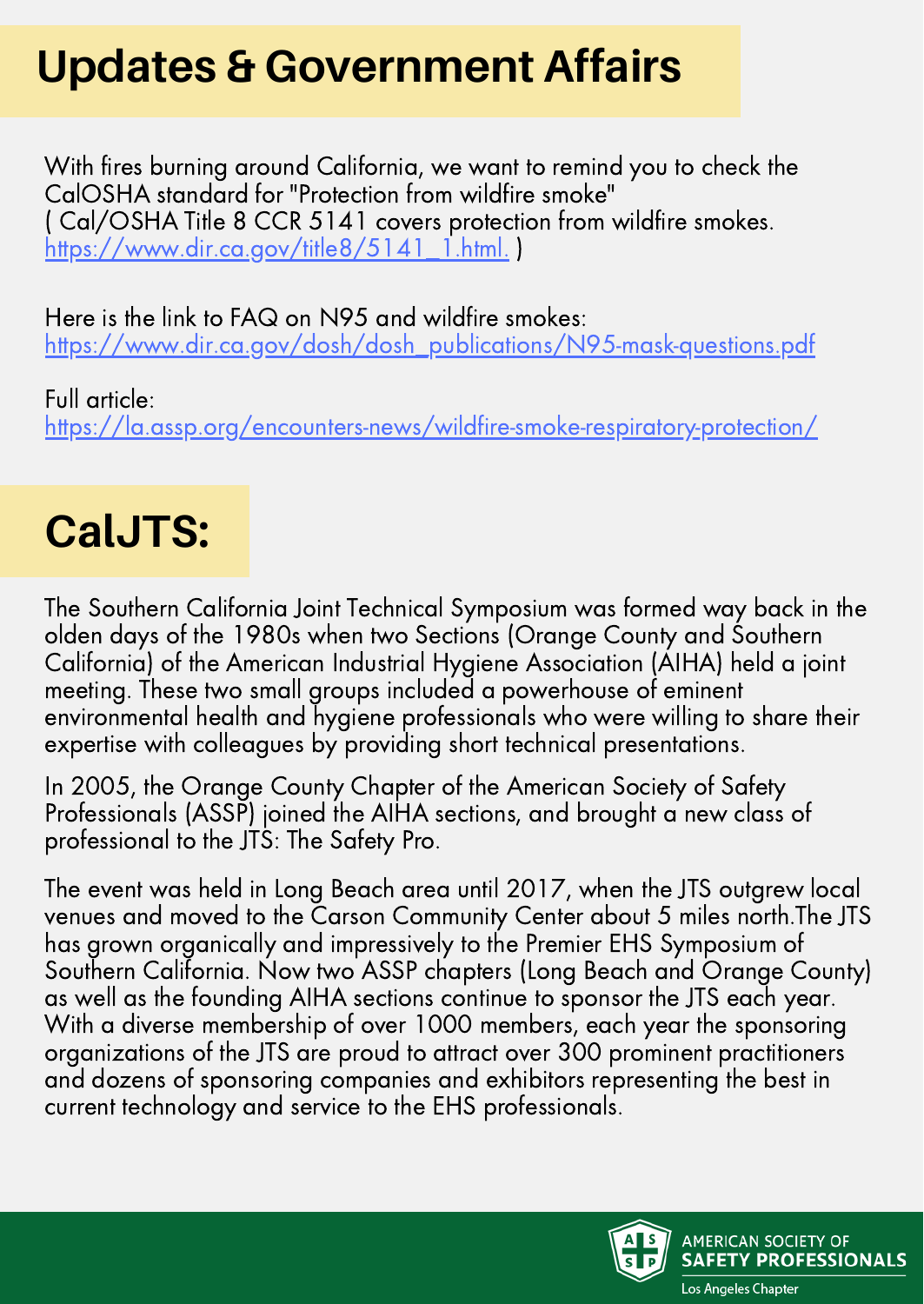The 2020 Joint Technical Symposium has been postponed due to COVID-19 Pandemic. Thank you for your understanding and support!

The 2021 Joint Technical Symposium is scheduled for Wednesday, October 20, 2021 in Carson, California.

FOR GENERAL INQUIRIES: Email [JTSOCASSP@gmail.com](http://gmail.com/)

# **About ASSP & Common Interest Groups:**

ASSP is a global association for occupational safety and health professionals. For more than 100 years, we have provided education, standards development, advocacy and a professional community to support the advancement of our members and the profession as a whole. Our members are dedicated to creating safe work environments by preventing workplace fatalities, injuries and illnesses. Sound safety practices are both socially responsible and good business, leading to increase productivity, a better reputation and higher employee satisfaction.

ASSP publishes [Professional](https://www.assp.org/publications/professional-safety) Safety Journal: a flagship monthly journal and top member benefit covering the latest safety management and injury prevention trends.

Our more than 37,000 members are dedicated to making their workplaces safer and healthier, and the Bakersfield Chapter shares in their commitment.

ASSP members create safer work environments by preventing workplace fatalities, injuries and illnesses. Safer organizations enjoy increased productivity, higher employee satisfaction, and a better reputation while recording less lost time, and lower workers' compensation and healthcare costs.

ASSP produces a podcast now - Safety Standards and Tech Pubs Podcast will help you stay up to speed on the latest in industry consensus safety standards and technical publications.

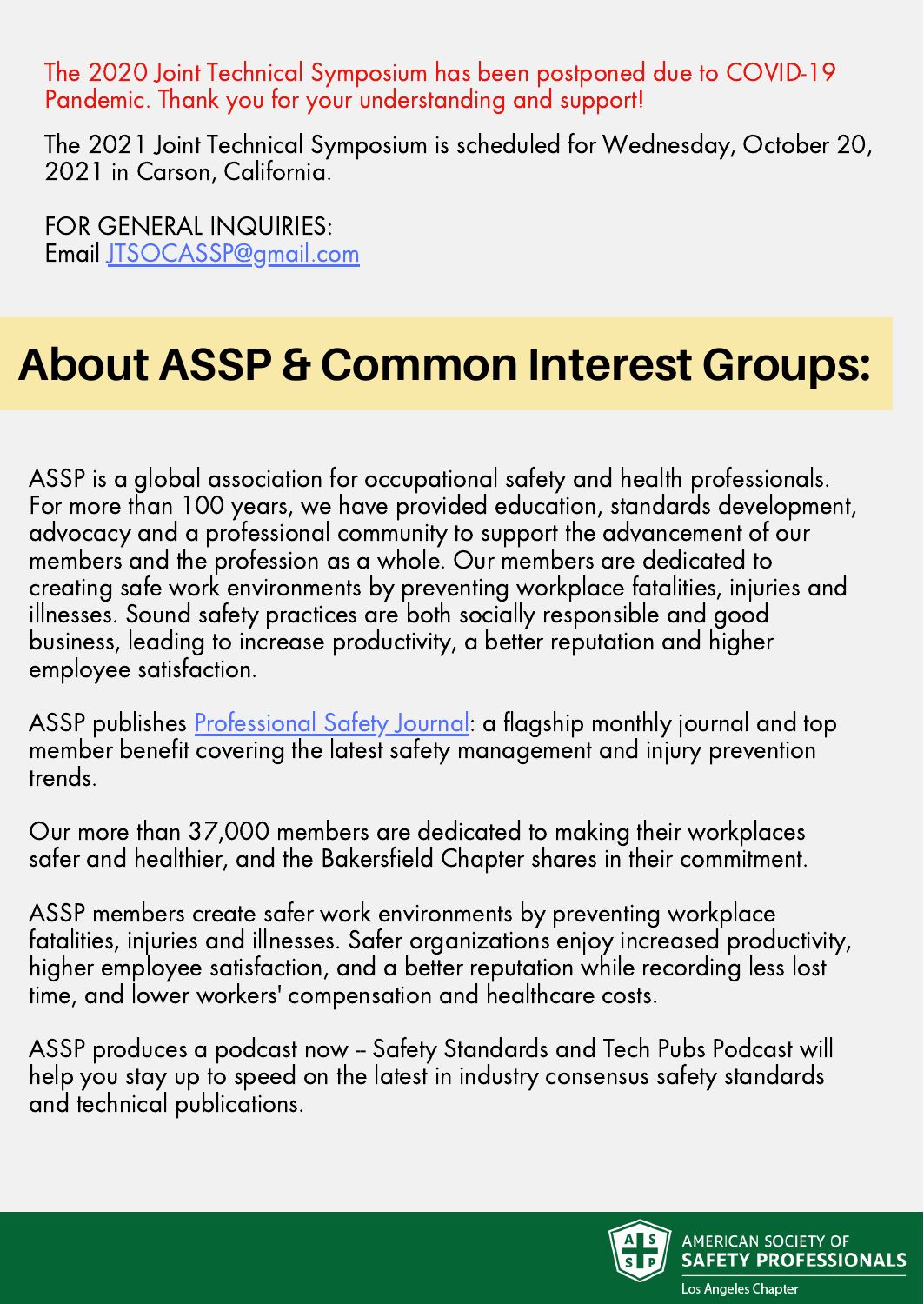### **Common Interest Groups:**

For more informative news and helpful webinars, check out the ASSP website for membership opportunities. Common Interest Groups feature an even more indepth connection with like-minded individuals in your area. Some featured programs are: Blacks in Safety Excellence, Women in Safety Excellence, and Hispanic Safety Professionals.

Specifically, regarding the HSP, the Hispanic Safety Professionals offer mentorship programs, workshops, and (virtual) social events for members of the community.

If you are interested in expanding your professional network of peers, look no further and see what we have to offer: [https://www.assp.org/membership/communities/common-interest](https://www.assp.org/membership/communities/common-interest-groups/hispanic-safety-professionals)groups/hispanic-safety-professionals

If you are in the Greater Los Angeles area and interested in joining the Hispanic Safety Professionals community, please reach out: [Massimo.Navarretta@shirleyparsons.com](http://shirleyparsons.com/)

# **Practice Specialty Groups:**

### **Take an Ergo Break -- You've probably been sitting this whole time!**

- <https://vimeo.com/431427532/de8ce8cb15>  $\bullet$
- <https://vimeo.com/431427587/b41d28521f>
- <https://vimeo.com/431426448/1a52548037>  $\bullet$
- <https://vimeo.com/430861068/98c996fc9f>
- <https://vimeo.com/430861116/e4b2eafb77>
- <https://vimeo.com/430861177/0966808690>

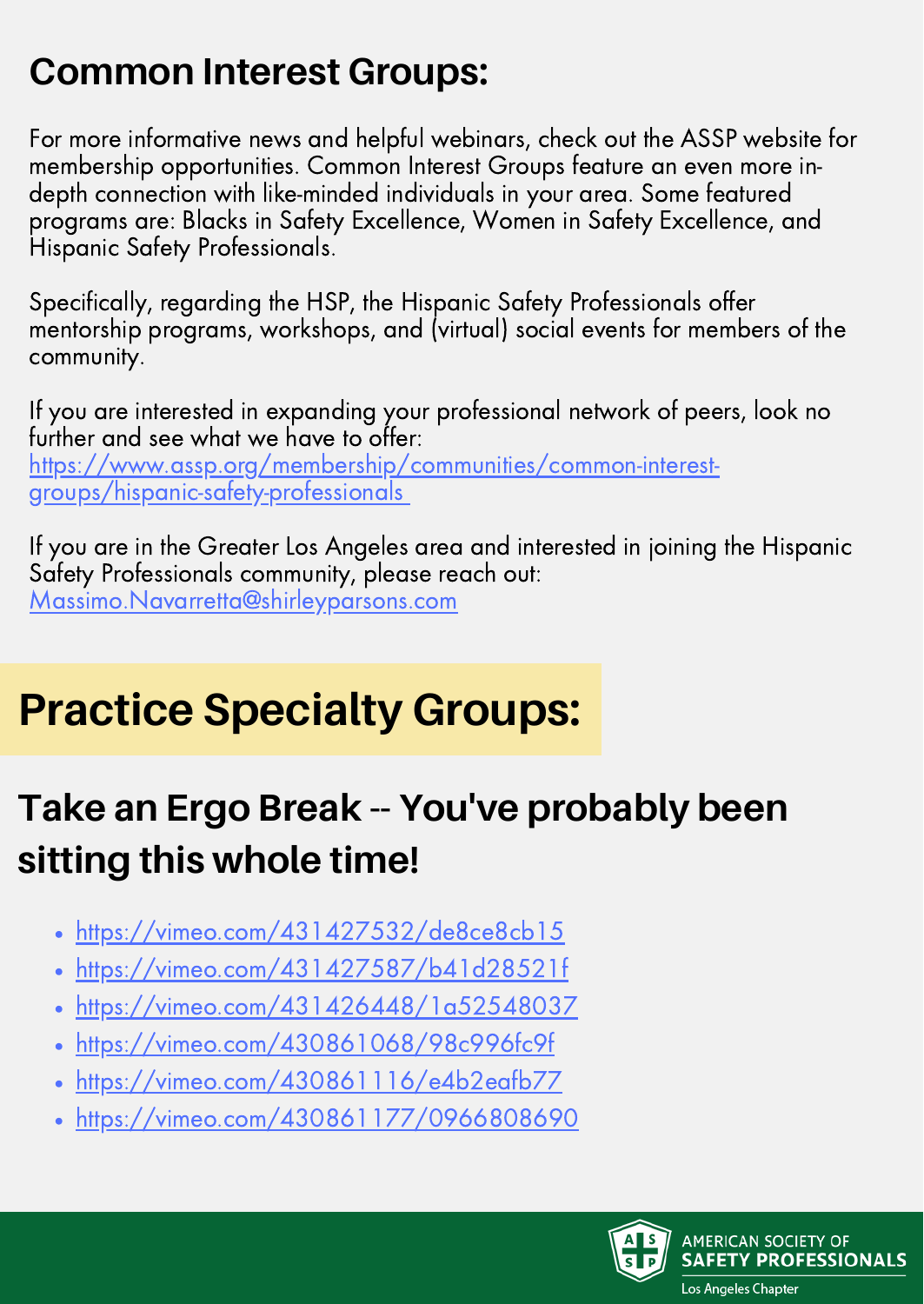### **Resources from our Ergonomics Group: Some fun videos above and webinars below:**

([https://la.assp.org/encounters-news/ergonomics-resources/\)](https://la.assp.org/encounters-news/ergonomics-resources/)

Webinar (Free and Available) COVID-19: Ergonomics During and After the Pandemic – ErgoPS to discuss via Zoom in a chapter meeting

[https://www.assp.org/resources/covid-19/webinars/covid-19](https://www.assp.org/resources/covid-19/webinars/covid-19-ergonomics-during-and-after-the-pandemic) ergonomics-during-and-after-the-pandemic

Webinar (Free and Available) Ergonomics is a Health and Safety Issue and Other Common Myths - ErgoPS to discuss via Zoom in a chapter meeting

<https://vimeo.com/367336115/42296671b3>

Read Article and Listen to Included Podcast - Three Ergonomics Tips to Improve Your Home Office - - ErgoPS to discuss via Zoom in a chapter meeting

[https://www.assp.org/news-and-articles/2020/07/23/three](https://www.assp.org/news-and-articles/2020/07/23/three-ergonomics-tip-to-improve-your-home-office)ergonomics-tip-to-improve-your-home-office